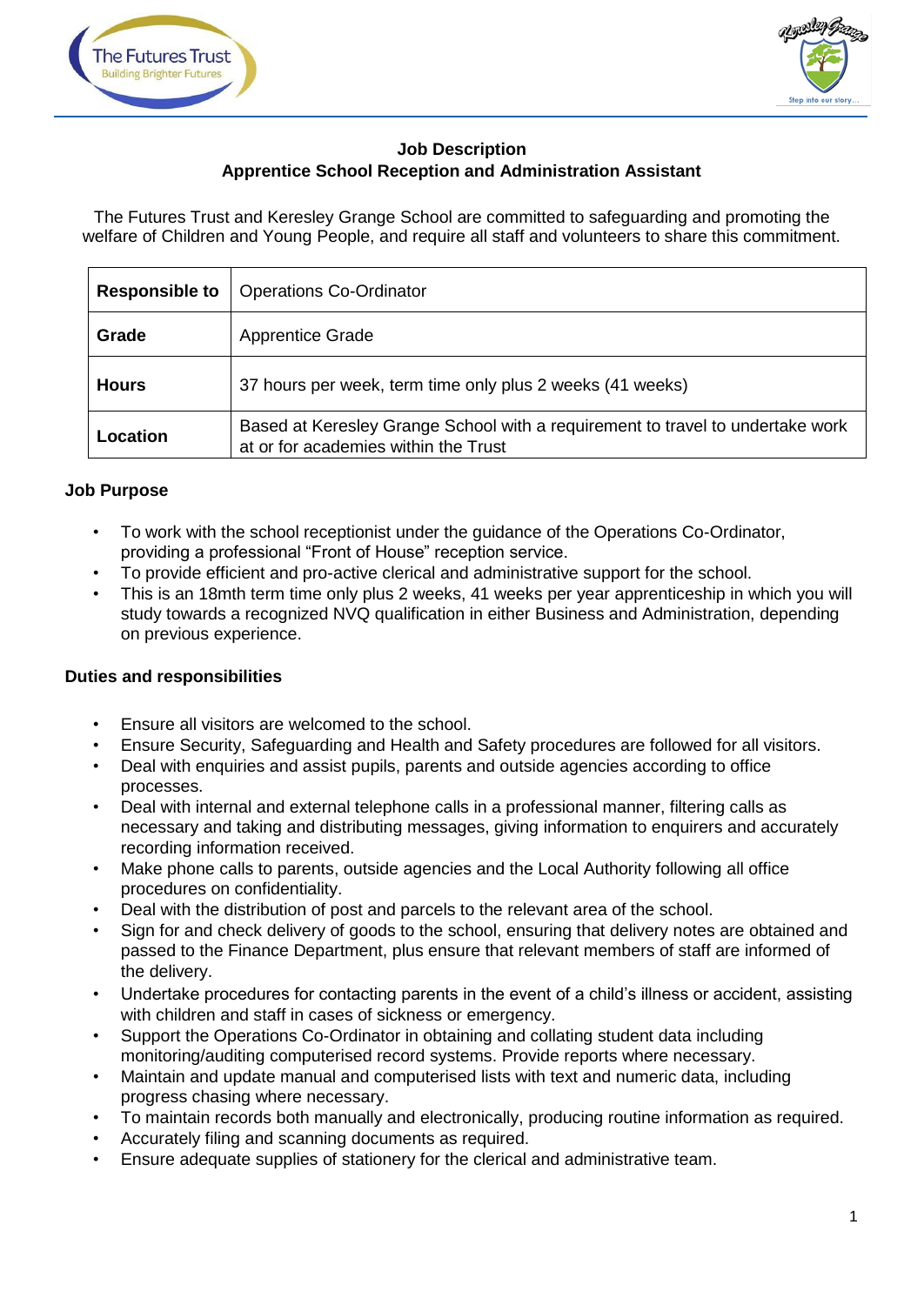



- Maintain all parent and staff leaflets, forms and starter packs, making sure that all forms are up to date and plenty of stock is available as and when required.
- To maintain strict confidentiality at all times.
- Provide cover for colleagues, working flexibly to meet the needs of the school.

## **Additional Duties**

- Use the School's contact software to contact parents via text message and emails, and to update messages received.
- Assist in producing standard letters, copy typing when required.
- Support with hospitality requirements.
- Maintain the information boards within the school premises, displaying information of interest to parents such as newsletters, brochures and leaflets.

#### **Other**

• Any other duties and responsibilities as directed by the Operations Co-Ordinator.

#### **Special conditions of employment**

### **Rehabilitation of Offenders Act 1974**

This job is exempt under the Exceptions Orders to the Rehabilitation of Offenders Act 1974. Appointment to this job is subject to an enhanced DBS disclosure being obtained, and any relevant cautions, convictions, bindover orders and warnings being considered.

If the jobholder is arrested, summonsed for an offence or receives a conviction a bindover order or a warning given by a police force, they are required to inform the Headteacher of this fact immediately. Such information will be treated in confidence, so far as this is consistent with the safety of children, compliance with statutory child protection procedures and the School's relevant policies. Failure to disclose such information may result in disciplinary action which could lead to the termination of the jobholder's employment.

#### **Safeguarding and Promoting the Welfare of Children and Young People**

The jobholder is required to follow all of the School's policies and procedures in relation to safeguarding at all times, and to adhere to the statutory guidance 'Keeping Children Safe in Education'. The jobholder must take appropriate action in the event that they have concerns, or are made aware of the concerns of others, regarding the safety or wellbeing of children or young people.

#### **Health and Safety**

The jobholder is required to exercise their duty of care by taking responsibility for their own health and safety, and the health and safety of other people who may be affected by their acts or failure to act. Full guidance regarding health and safety is set out in the School's Health and Safety Policy, and in any risk assessments relevant to the jobholder's role or circumstances. Both can be accessed via the jobholder's line manager, and the jobholder is required to comply with these and to use any protective clothing or equipment as instructed at all times.